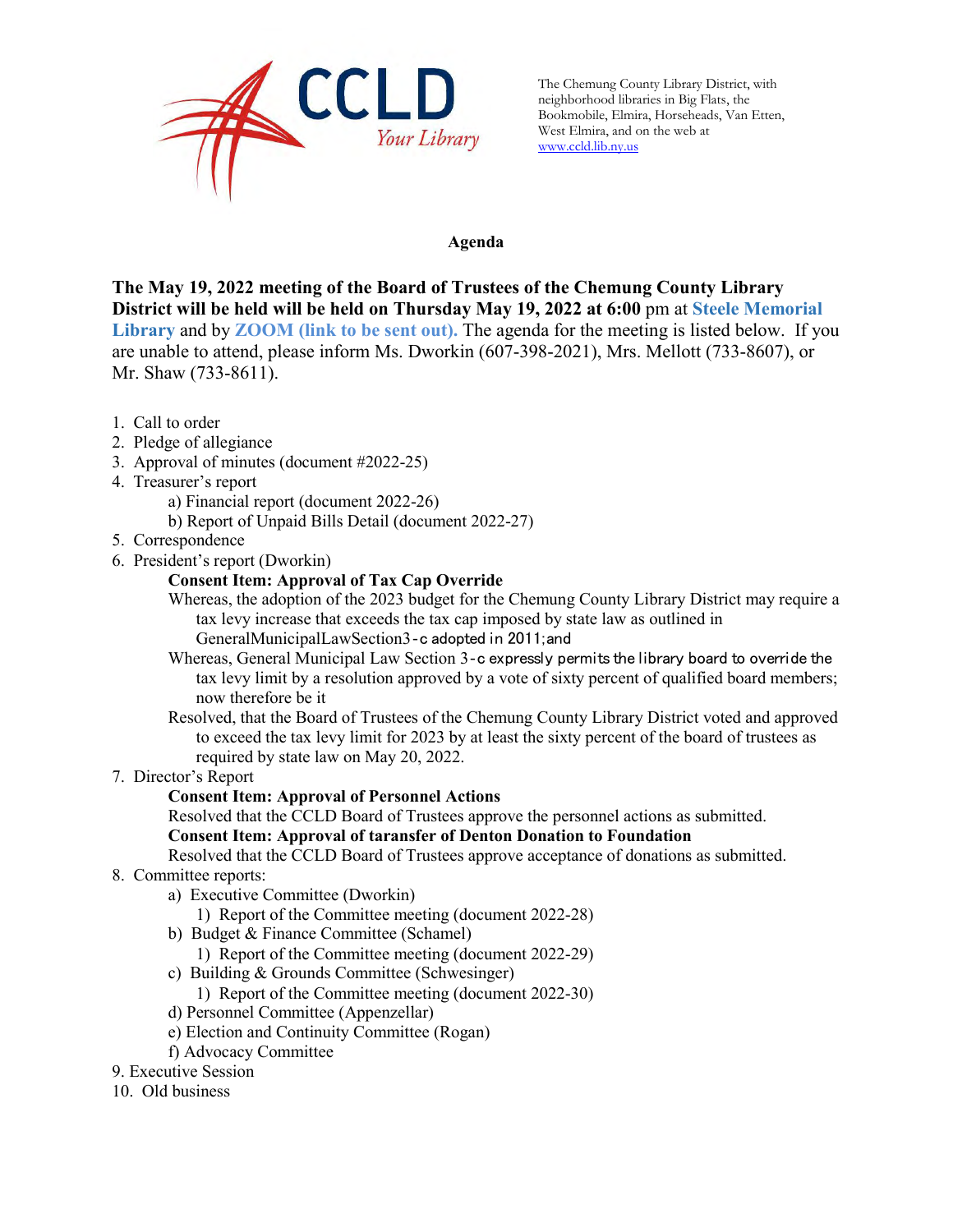11. New business

- 12. Period for public expression
- 13. Adjournment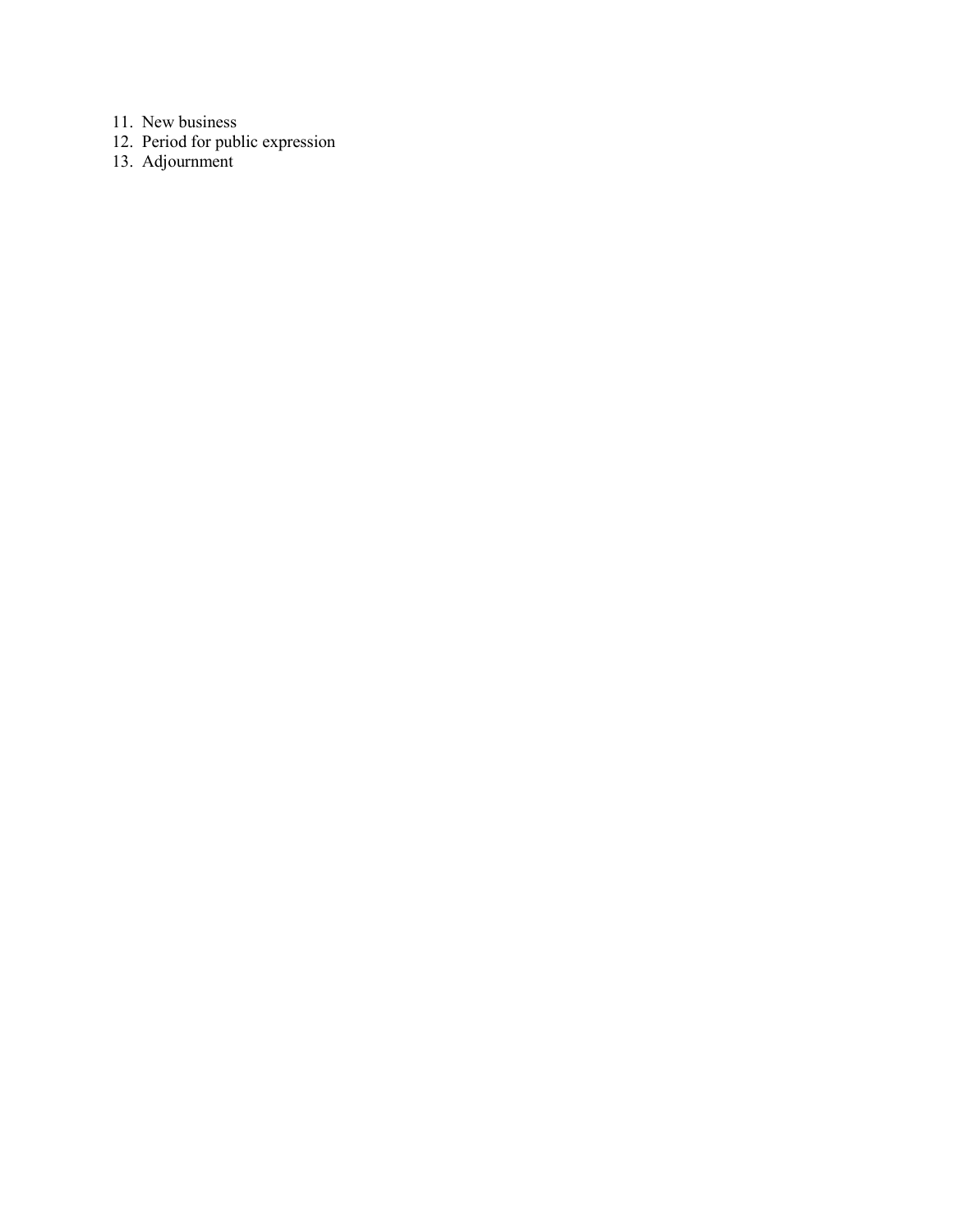## *(Minutes of the April 21, 2022 meeting of the Chemung County Library District Board of Trustees. Document #2022-25)*

The meeting was called to order at 6:00 pm by President Rachel Dworkin. Present in person: and Ms. Phyllis Rogan, and Ms. Jessica Roberts. Present via Zoom were Mr. Kevin Hansen, Mr. Mark Padgett, Ms. Martha Smith, Ms. Pat Silvernail, Ms. Crystal Gull-Buzzetti, Mr. Karl Schwesinger, Ms. Pamela Larnard, Ms. Lee Saginario, Ms. Penny Appenzellar, Mr. Jack Schamel, and Ms. Bonnie Chollet. Excused: Ms. Muriel Friend. Also present were Holly Melott and Ron Shaw on behalf of the Library District's Administration.

**Minutes.** The minutes of the March 17, 2022 meeting (Document #2022-13) were presented for board review. Mr. Jack Schamel moved that the March Board minutes be approved as presented, seconded by Ms. Roberts. **VOTE: Unanimously Approved.**

**Financial Report.** The March 2022 Financial Report (Document #2022-14) was presented for board review. Mr. Schamel moved, seconded by Mr. Padgett, to approve the February Financial Report as presented. **VOTE: Unanimously Approved**.

**Report of Unpaid Bills** (Document #2022-15) Mr. Schamel moved, seconded by Ms. Larnard, that the board authorize the payment of the unpaid bills dated 04/21/2022 for the General Fund - \$6,052.61. **VOTE: Unanimously Approved.** 

Ms. Kathy Stickler from Mengel, Metzger, and Barr reviewed the 2021 CCLD audit.

**CONSENT ITEM: Mr. Schamel moved, seconded by Mr. Padgett, that the 2021 audit be received as presented. VOTE: Unanimously Approved.** 

**CONSENT ITEM: Mr. Schamel moved, seconded by Ms. Roberts, that the January Personnel Actions be approved as amended. Emily Johns was hired as a page at Horseheads, Clayton Sampsell was hired as a page at Steele. VOTE: Unanimously Approved.** 

### **Correspondence.**

**President's Report.** Ms. Dworkin received a letter from the Horseheads Foundation requesting that the newly constructed pavilion at the Horseheads Library be named in memory of Matty Princiotto.

#### **CONSENT ITEM: Ms. Chollet moved, seconded by Mr. Schamel, that the pavilion at Horseheads be named in memory of Mr. Matty Princiotto. VOTE: Unanimously Approved.**

### **Director's Report:**

- Mr. Shaw received an email from a patron commending librarian, Connie Ogilvie for her exemplary service.
- Ms. Peggy Buzako, Steele patron, was the winner of the National Library Week drawing.
- West Elmira will be short staffed during the month of May. One full time employee will be out due to a medical procedure, one part time employee will be on a preapproved extended leave. No additional time off will be granted.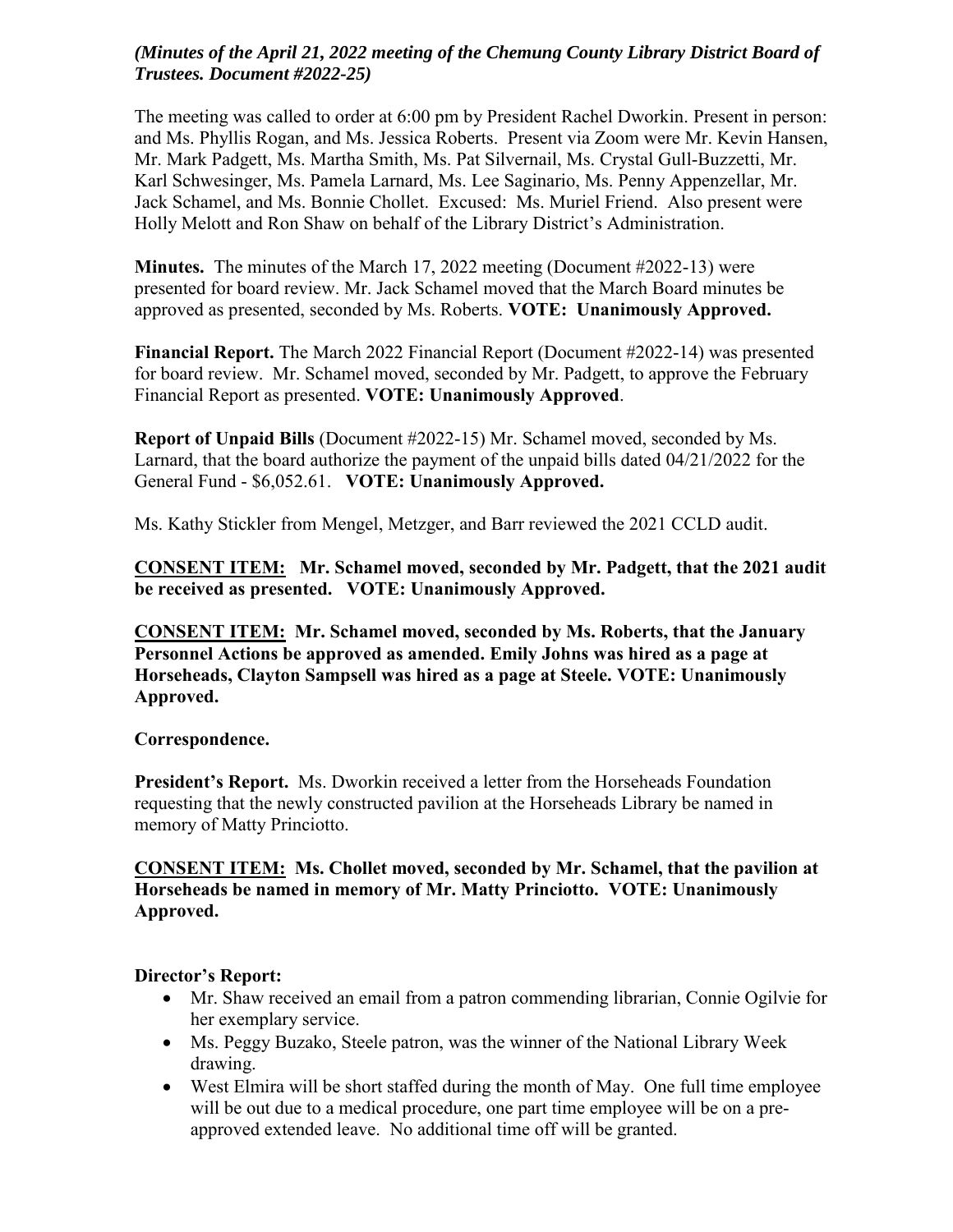- An instructor was belligerent with staff at Steele concerning the use of the auditorium. Guidelines stating responsibilities of both staff and those who utilize the room are stated and will continue to be up held. Staff will strive to foster better communication with the instructor in the future.
- Mr. Shaw attended a webinar entitle "Fighting Censorship". The presentation reiterated the importance of having established policies in place.
- Local school librarians are promoting use of CCLD materials, students are able to access library resources with provided log in credentials.
- On Tuesday, May  $10^{th}$  an autism awareness webinar will be made available. This resource will be funded by grant monies acquired by librarian, Doris Jean Metzger. Gratitude was expressed to Ms. Metzger for her efforts in providing this valuable resource. Viewing will be mandatory for all staff.
- Mr. Shaw was contacted by Tomkins County Library to discuss automatic promotions from Librarian I to Librarian II. These are Civil Service positions and that practice is not used by CCLD.
- Ms. Kelly Brown and Ms. Michelle Erickson, full time library clerks, will be participating in the Horseheads Family Resource Center Fair on June 4<sup>th</sup> at the Arnot Mall.

**Executive Committee.** The report of the Executive Committee was presented in writing to the board (Document #2022-22). Correction: Martha Smith in attendance.

**Budget & Finance Committee.** The report of the Budget & Finance Committee meeting was presented in writing to the board. (Document #2022-23)

**Buildings & Grounds Committee.** The report of the Buildings & Grounds Committee meeting was presented in writing to the board (Document #2022-24). Ms. Pam Larnard updated the board on behalf of the Horseheads Foundation meeting which was held on April 20<sup>th</sup>. Horseheads Friends will be purchasing furniture to be used in the pavilion. A check from Liberty Mutual Insurance will be sent in the amount of \$2,925. Mr. Shaw received an estimate in the amount of \$2,925 from Elmira Structure to repair the damage done to the exterior of Steele during a recent vehicular accident.

**CONSENT ITEM: Mr. Schwesinger moved, seconded by Ms. Gullo-Buzzetti, that Mr. Shaw be authorized to contact Elmira Structure and begin repair on the exterior damage that was incurred at Steele during a recent vehicular accident. VOTE: Unanimously Approved.** 

**Personnel Committee.** Director evaluations have been sent to trustees via email. Contact Ms. Appenzellar if you did not receive one. Please complete and return by early May so that they may be compiled and review with Mr. Shaw prior to the May board meeting.

**Election & Continuity Committee.** 

**Advocacy Committee.** 

**Old Business.**

**New Business**.

## **Ms. Dworkin moved, seconded by Mr. Schamel, to adjourn. VOTE: Unanimously Approved.**

The next regular meeting of the board will be held on Thursday, May 19, 2022, at 6:00pm online via Zoom and in the auditorium of the Steele Memorial Library.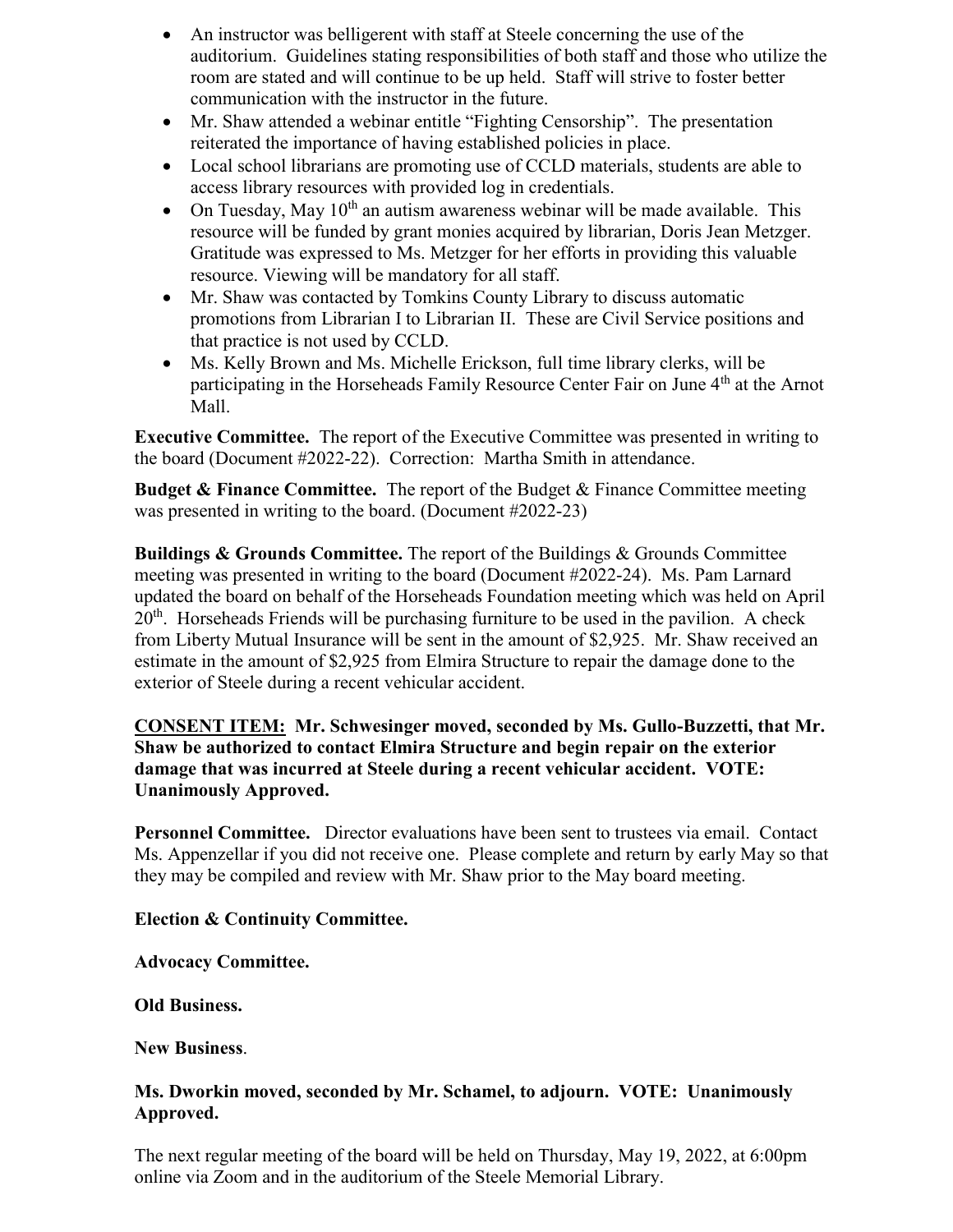# CHEMUNG COUNTY LIBRARY DISTRICT

4/30/2022

| Income                                         |              | 2022 Annual Budget Received to Date |               |                                       | <b>Balance</b><br>Remaining | Percentage<br><b>Received</b> | <b>Percentage through</b><br>Year | <b>Notes</b>                                                                              |  |  |
|------------------------------------------------|--------------|-------------------------------------|---------------|---------------------------------------|-----------------------------|-------------------------------|-----------------------------------|-------------------------------------------------------------------------------------------|--|--|
| Library Fines, Fees & Contributions            | S            | $57,150$ \ \$                       |               |                                       | (36,791)                    | 164.38%                       |                                   | \$75,000 Denton Trust disbursement will be transferred to St Foundation                   |  |  |
| Grants (other than N.Y.S.)                     |              |                                     | $\mathsf{s}$  | 48,731                                |                             |                               |                                   | Friends:\$18,000Appalachian:\$27,080.85;United Way \$250;Arts Council \$3,200;SCRLC \$200 |  |  |
| Foundation Contributions (HH & Steele)         | S            | $200,000$   \$                      |               | 20,000                                | 180,000                     | 10%                           |                                   |                                                                                           |  |  |
| Library District Tax Receipts                  | S            | $3,194,512$   \$                    |               | 3,194,512                             | (0)                         | 100%                          |                                   |                                                                                           |  |  |
| <b>PILOT Funds</b>                             | $\mathsf{S}$ | $65,000$ \ \$                       |               | 33,067                                |                             | 51%                           |                                   |                                                                                           |  |  |
| Interest on Investments                        | S.           | $8,000$ \ \$                        |               | 1,186                                 | 6,814                       | 15%                           |                                   |                                                                                           |  |  |
| <b>State Aid</b>                               |              |                                     |               |                                       |                             |                               |                                   |                                                                                           |  |  |
| Central Library Development                    | S            | 57,200                              |               |                                       | 57,200                      | 0%                            |                                   |                                                                                           |  |  |
| Central Book Aid                               | S.           | 46,898                              |               |                                       | 46,898                      | 0%                            |                                   |                                                                                           |  |  |
| Local Library Services Aid                     | $\mathbf{s}$ | 26,025                              | <sub>S</sub>  | 38,541                                | (12, 516)                   | 148%                          |                                   |                                                                                           |  |  |
| Other State Aid - State Construction Funds     |              |                                     | S.            | 25,010                                |                             |                               |                                   |                                                                                           |  |  |
| <b>TOTAL INCOME</b>                            | S            | 3,654,785                           | <b>S</b>      | $3,454,988$ \$                        | 241,605                     | 95%                           | 33%                               |                                                                                           |  |  |
| <b>Expense</b>                                 |              |                                     |               | <b>Annual Budget</b> Expended to Date | <b>Balance</b>              | Percent                       | Percentage                        |                                                                                           |  |  |
| Personnel                                      |              |                                     |               |                                       |                             |                               |                                   |                                                                                           |  |  |
| <b>Salaries</b>                                |              | 1,728,402                           |               | 529068.55 \$                          | 1,728,402                   | 31%                           |                                   |                                                                                           |  |  |
| Overtime & Holiday Salaries                    |              |                                     |               | 5,350                                 | 18,877                      | 22%                           |                                   |                                                                                           |  |  |
| <b>Employee Benefits</b>                       |              |                                     |               |                                       |                             |                               |                                   |                                                                                           |  |  |
| <b>FICA</b>                                    |              | $133,852$   \$                      |               | $40,410$ \$                           | 93,442                      | 30%                           |                                   |                                                                                           |  |  |
| <b>NY State Retirement</b>                     |              |                                     |               | $85,416$ \$                           | 176,390                     | 33%                           |                                   |                                                                                           |  |  |
| Medical & Dental                               |              | $504,158$ \ \$                      |               | $184,097$ \$                          | 320,061                     | 37%                           |                                   |                                                                                           |  |  |
| Other (Disability, Wk. Comp, Unemp)            |              | $25,394$ \$                         |               | $25,395$ \$                           | (1)                         | 100%                          |                                   |                                                                                           |  |  |
| <b>Subtotal - Personnel Expenses</b>           |              | 2,677,839                           |               |                                       | 869,738 \$1,808,102         | 32%                           | 33%                               |                                                                                           |  |  |
| Contractual                                    |              |                                     |               |                                       |                             |                               |                                   |                                                                                           |  |  |
| Equipment                                      |              | $19,000$   \$                       |               | 994                                   | 18,006                      | 0%                            |                                   | 2021 purchases: I-pad & phones: \$772 Grant\$                                             |  |  |
| Telephone                                      |              | $10,800$ \ \$                       |               | 8,755                                 | 2,045                       | 81%                           |                                   |                                                                                           |  |  |
| <b>Supplies</b>                                |              |                                     |               | 20,866                                | 24,334                      | 46%                           |                                   | \$15,000=split w/STLS:P'sTestprep&Brainfuse/\$103 - Grant \$ T-lab supplies               |  |  |
| Travel & Continuing Education                  |              | $10,626$ \$                         |               | 962                                   | 9,664                       | 9%                            |                                   |                                                                                           |  |  |
| Repairs & Maintenance                          |              | $28,635$ \$                         |               | 5,721                                 | 22,914                      | 20%                           |                                   |                                                                                           |  |  |
| Postage                                        |              | $2,925$ \$                          |               | 216                                   | 2.709                       | 7%                            |                                   |                                                                                           |  |  |
| Library Materials (books, video, etc.)         |              | $382,843$ \$                        |               | 92,556                                | 290,287                     | 24%                           |                                   | Friends:Hoopla Streaming\$3,509;Gifts:\$2521;Grant\$1636                                  |  |  |
| Utilities                                      |              | $59,000$ \ \$                       |               | 14,661                                | 44,339                      | 25%                           |                                   |                                                                                           |  |  |
| <b>Building Cleaning Supplies</b>              |              | $14,200$   S                        |               | 7,198                                 | 7.003                       | 51%                           |                                   |                                                                                           |  |  |
| Fuel, Gas & Oil (Bookmobile)                   |              |                                     |               | 1,276                                 | 1,824                       | 41%                           |                                   |                                                                                           |  |  |
| Insurance                                      |              | 34,700                              | l S           | 34,700                                | $\mathbf{0}$                | 100%                          |                                   |                                                                                           |  |  |
| Vehicle Operation / Maintenance                |              |                                     |               | 330                                   | 4,671                       | 7%                            |                                   |                                                                                           |  |  |
| Professional Fees (audit, engineer/legal fees) |              | $31,395$ S                          |               | 3,816                                 | 27,579                      | 12%                           |                                   |                                                                                           |  |  |
| Data Processing Expenses (Cost Share)          |              | $116, 134$ \$                       |               | 37,735                                | 78,399                      | 32%                           |                                   |                                                                                           |  |  |
| Payment of Taxes                               |              | $5,150$ \$                          |               | 3,716                                 | 1,434                       | 72%                           |                                   |                                                                                           |  |  |
| Library Programming                            |              |                                     |               | 18,136                                | 21,761                      | 45%                           |                                   | \$6605Grant/\$866 Friends/HH Friends \$171                                                |  |  |
| Chemung County costs (B&G, vision)             |              | $14,000$ \$                         |               | 3,482                                 | 10,518                      | 25%                           |                                   |                                                                                           |  |  |
| Capital Improvements STATE CONST see below     |              | 10,000                              |               |                                       | 10,000                      | 0%                            |                                   |                                                                                           |  |  |
| Contingency Fund                               |              | $51,641$ \$                         |               | 590                                   | 51,051                      | 1%                            |                                   | Insurance                                                                                 |  |  |
| <b>Subtotal Expenses</b>                       | $\mathbf{s}$ | $3,562,085$ \$                      |               | $1,139,146.16$ \$                     | 2,436,639                   | 32%                           | 33%                               |                                                                                           |  |  |
| 2022 Projects:                                 |              |                                     | $\mathcal{S}$ | 13,700                                |                             |                               |                                   | \$13,700 HH Pavilion - pd for by HH Foundatioin                                           |  |  |
| <b>TOTAL EXPENSES</b>                          | s            |                                     |               | 1,139,146                             |                             |                               |                                   |                                                                                           |  |  |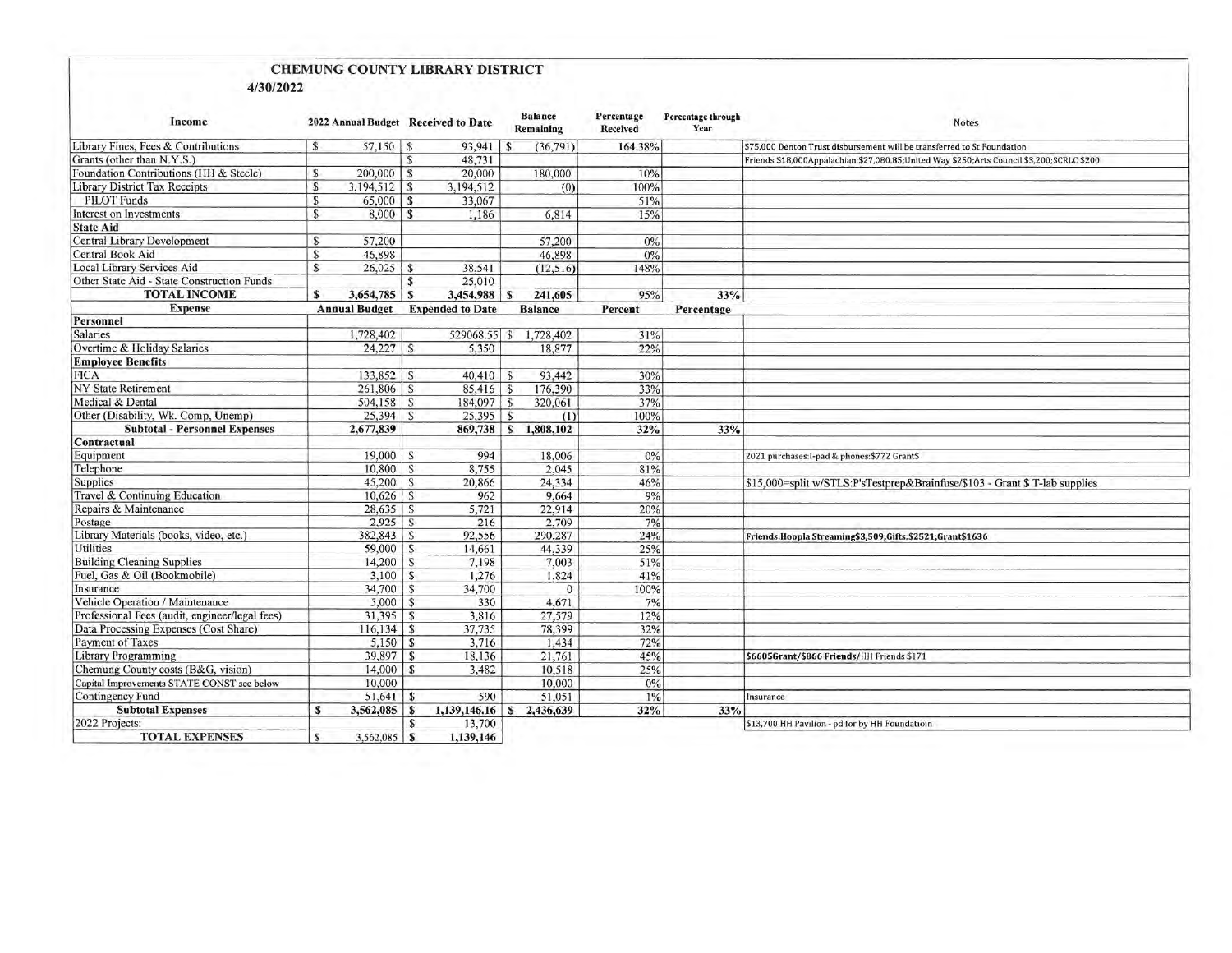3:16 PM

05/04/22

# **Chemung County Library District General Fund Unpaid Bills Detail**

As of May 4, 2022

| <b>Type</b>                                                 | Date                     | Memo                                                                                                                      | <b>Open Balance</b> |
|-------------------------------------------------------------|--------------------------|---------------------------------------------------------------------------------------------------------------------------|---------------------|
| <b>Aleta Yarrow</b><br>Bill                                 | 05/04/2022               | Tricky Curving Pop ups - St 5/4 via zoom - pd w/grant funds                                                               | 230.00              |
| <b>Total Aleta Yarrow</b>                                   |                          |                                                                                                                           | 230.00              |
| Amazon Credit Plan<br>Bill                                  | 05/04/2022               | 3/9-04/09/2022- HH Friends \$/WE Prog/pd w/gift \$/AV (St) pd w/gift funds & Non-fic general fund                         | 3,849.23            |
| Total Amazon Credit Plan                                    |                          |                                                                                                                           | 3,849.23            |
| <b>Blackstone Publishing</b><br>Bill                        | 05/04/2022               | Abks:St&BF- invoice 2031298 & 2040670                                                                                     | 146.00              |
| <b>Total Blackstone Publishing</b>                          |                          |                                                                                                                           | 146.00              |
| <b>CCLD Petty Cash</b><br>Bill                              | 05/04/2022               | VE petty cash                                                                                                             | 235.79              |
| <b>Total CCLD Petty Cash</b>                                |                          |                                                                                                                           | 235.79              |
| <b>Chemung Canal Trust Company</b><br>Bill<br>Bill          | 05/04/2022<br>05/04/2022 | Mastercard charges-subscriptions<br>Mastercard charges-Adult/Juv/BF/Bkm prog/GenealogyMkting/Comp software/T-Lab supplies | 115.97<br>1,818.71  |
| <b>Total Chemung Canal Trust Company</b>                    |                          |                                                                                                                           | 1,934.68            |
| <b>Chemung County Buildings &amp; Grounds Dept.</b><br>Bill | 05/04/2022               | 1st Quarter 2022 Maintenance: \$1,355.64 & Utilities Fees: \$6,979.91                                                     | 8,335.55            |
| Total Chemung County Buildings & Grounds Dept.              |                          |                                                                                                                           | 8,335.55            |
| <b>Collaborative Summer Library Program</b>                 |                          |                                                                                                                           |                     |
| Bill                                                        | 05/04/2022               | SRC YA 2022 materials - pd by Friends                                                                                     | 358.75              |
| Total Collaborative Summer Library Program                  |                          |                                                                                                                           | 358.75              |
| <b>Daniel Weiss</b><br>Bill                                 | 05/04/2022               | Lib & Autism: We're Connected Workshop - virtual presentation 5/10 - pd w/Outreach funds                                  | 350.00              |
| <b>Total Daniel Weiss</b>                                   |                          |                                                                                                                           | 350.00              |
| Demco, Inc.<br>Bill                                         | 05/04/2022               | processing supplies invoice #7118293                                                                                      | 347.12              |
| Total Demco, Inc.                                           |                          |                                                                                                                           | 347.12              |
| <b>Eastern Copy Products</b><br>Bill                        | 05/04/2022               | Contract base rate charge & overage charge -St copier invoice #IN3130470                                                  | 1,224.77            |
| <b>Total Eastern Copy Products</b>                          |                          |                                                                                                                           | 1,224.77            |
| <b>Elmira Water Board</b><br>Bill                           | 05/04/2022               | WE water 02/09-04/12/2022                                                                                                 | 38.22               |
| <b>Total Elmira Water Board</b>                             |                          |                                                                                                                           | 38.22               |
| <b>Ingram Library Services</b><br>Bill                      | 05/04/2022               | April Library material -                                                                                                  | 11,029.65           |
| <b>Total Ingram Library Services</b>                        |                          |                                                                                                                           | 11,029.65           |
| <b>Mengel Metzger &amp; Barr</b><br>Bill                    | 05/04/2022               | Invoice for 2022 audit #500073                                                                                            | 10,000.00           |
| Total Mengel Metzger & Barr                                 |                          |                                                                                                                           | 10,000.00           |
| <b>MidWest Tape</b><br>Bill                                 | 05/04/2022               | April Av purchases HH//St/Juv/WE                                                                                          | 4,733.30            |
| <b>Total MidWest Tape</b>                                   |                          |                                                                                                                           | 4,733.30            |
| <b>Mobile Beacon</b><br>Bill                                | 05/04/2022               | Wireless HotSpots service - pd w/Friends funds ref #R-472044 & R-472043                                                   | 240.00              |
| <b>Total Mobile Beacon</b>                                  |                          |                                                                                                                           | 240.00              |
| <b>New York Bus Sales</b>                                   |                          |                                                                                                                           |                     |
| Bill                                                        | 05/04/2022               | Windshield repair -Bookmobile                                                                                             | 675.24              |
| <b>Total New York Bus Sales</b>                             |                          |                                                                                                                           | 675.24              |
| <b>Penworthy Company</b><br>Bill                            | 05/04/2022               | St Juv materials - invoice #0581253-IN                                                                                    | 709.26              |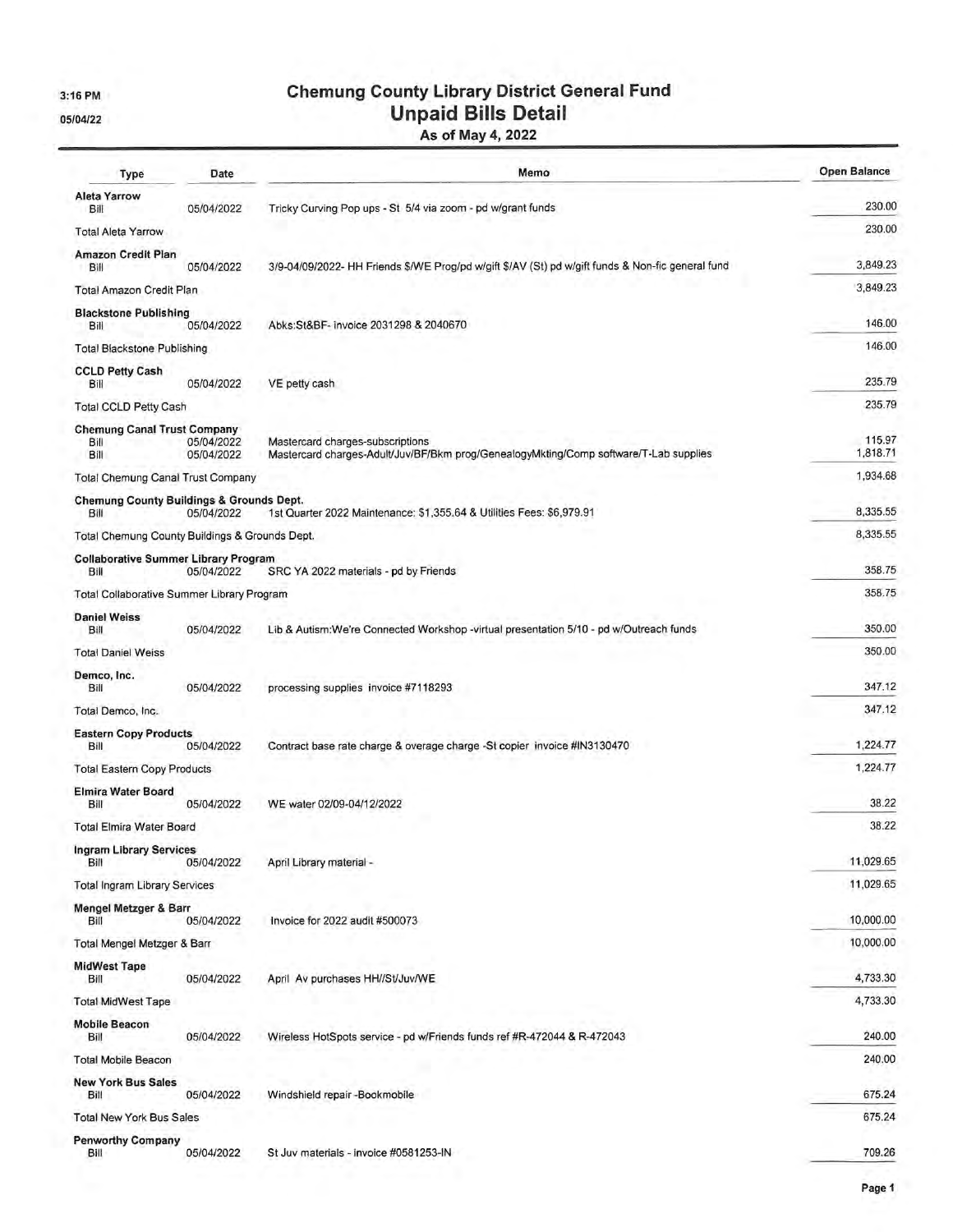3:16 PM

05/04/22

## **Chemung County Library District General Fund Unpaid Bills Detail** As of May 4, 2022

| Type                                           | Date                                   | Memo                                                                                                                                                                                                           | <b>Open Balance</b>       |
|------------------------------------------------|----------------------------------------|----------------------------------------------------------------------------------------------------------------------------------------------------------------------------------------------------------------|---------------------------|
| <b>Total Penworthy Company</b>                 |                                        |                                                                                                                                                                                                                | 709.26                    |
| <b>Ridley's Book Repair</b><br>Bill            | 05/04/2022                             | Book repair service - Genealogy -invoice #237468                                                                                                                                                               | 451.50                    |
| Total Ridley's Book Repair                     |                                        |                                                                                                                                                                                                                | 451.50                    |
| South Central Regional Library Council<br>Bill | 05/04/2022                             | RBDB 2021 Grant funded project/City Directories/digitilization - pd w/grant funds                                                                                                                              | 2,000.00                  |
| Total South Central Regional Library Council   |                                        |                                                                                                                                                                                                                | 2,000.00                  |
| <b>Tim Collins</b><br>Bill<br>Bill<br>Bill     | 05/04/2022<br>05/04/2022<br>05/04/2022 | Teen Prog- Improv Class 5/3,5/10,5/17 & 5/24 -funded w/Restart Grant \$<br>Teen Prog- Creative Writing & Play Dvmpt (5/4-5/26)-funded w/Restart Grant \$<br>Teen Prog-TC Commons visit - Improv night -5/19/22 | 400.00<br>800.00<br>50.00 |
| <b>Total Tim Collins</b>                       |                                        |                                                                                                                                                                                                                | 1,250.00                  |
| W. B. Mason Co. Inc.<br>Bill                   | 05/04/2022                             | office supplies Steele- invoice #229272397                                                                                                                                                                     | 166.62                    |
| Total W. B. Mason Co, Inc.                     |                                        |                                                                                                                                                                                                                | 166.62                    |
| <b>Xerox Corporation</b><br>Bill               | 05/04/2022                             | BF copies per contract - 03/30/2022-04/25/2022                                                                                                                                                                 | 19.03                     |
| <b>Total Xerox Corporation</b>                 |                                        |                                                                                                                                                                                                                | 19.03                     |
| <b>TOTAL</b>                                   |                                        |                                                                                                                                                                                                                | 48,324.71                 |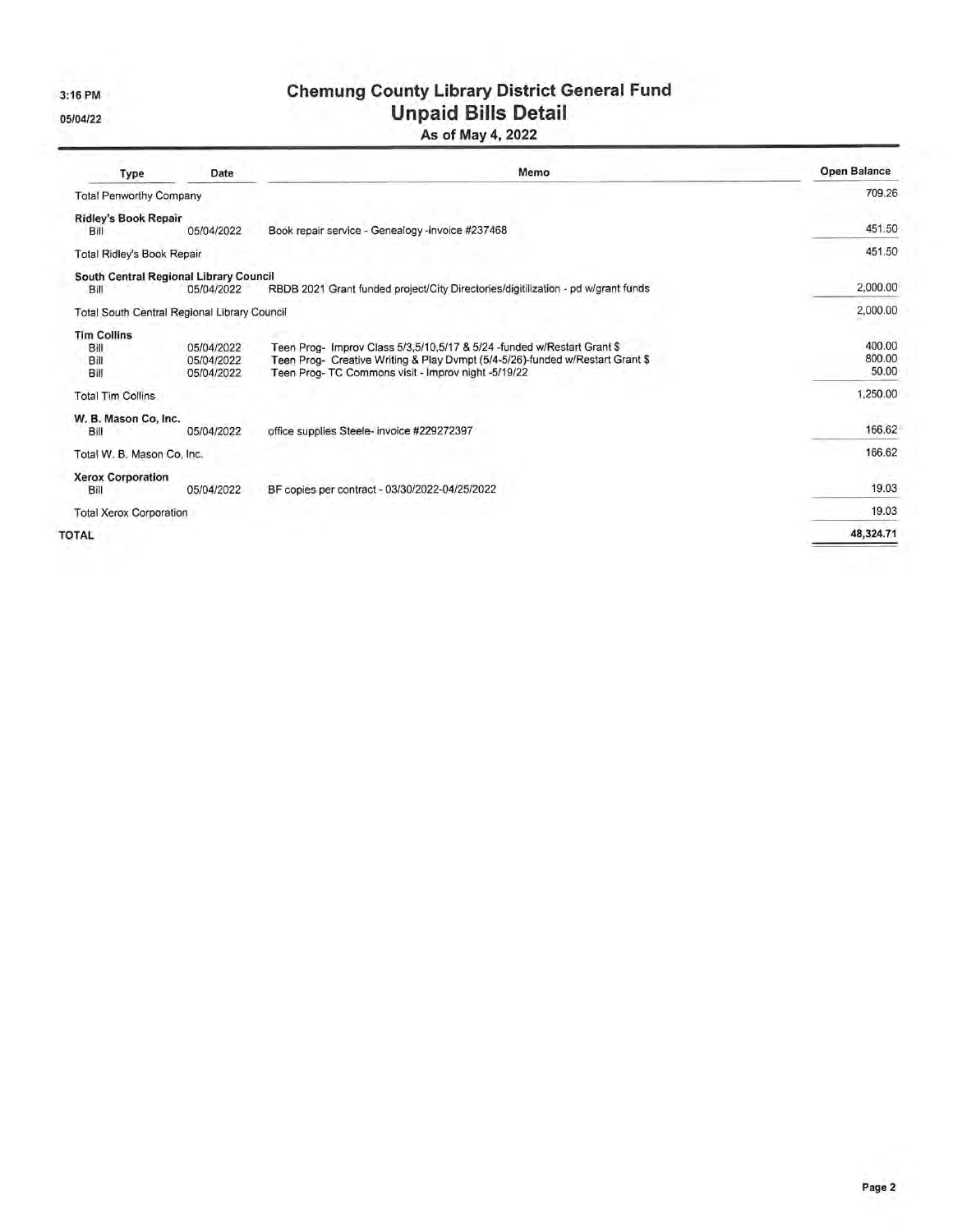1:50 PM 05/04/22

# **Central Library District and Central Book Aid Fund Unpaid Bills Detail**<br>As of May 4, 2022

| Type                                 | Date                                      | Memo                     | <b>Open Balance</b> |  |  |
|--------------------------------------|-------------------------------------------|--------------------------|---------------------|--|--|
| <b>Ingram Library Services</b>       |                                           |                          |                     |  |  |
| Bill                                 | 05/04/2022                                | April Library material - | 470.54              |  |  |
| <b>Total Ingram Library Services</b> |                                           |                          | 470.54              |  |  |
| <b>Midwest Tape, LLC</b>             |                                           |                          |                     |  |  |
| Bill                                 | 05/04/2022                                | April Av purchases       | 636.50              |  |  |
| <b>Total Midwest Tape, LLC</b>       |                                           |                          | 636.50              |  |  |
| Southern Tier Library System         |                                           |                          |                     |  |  |
| Bill                                 | 04/27/2022                                | inv #3634 resource promo | 667.85              |  |  |
|                                      | <b>Total Southern Tier Library System</b> |                          | 667.85              |  |  |
| TOTAL                                |                                           |                          | 1,774.89            |  |  |
|                                      |                                           |                          |                     |  |  |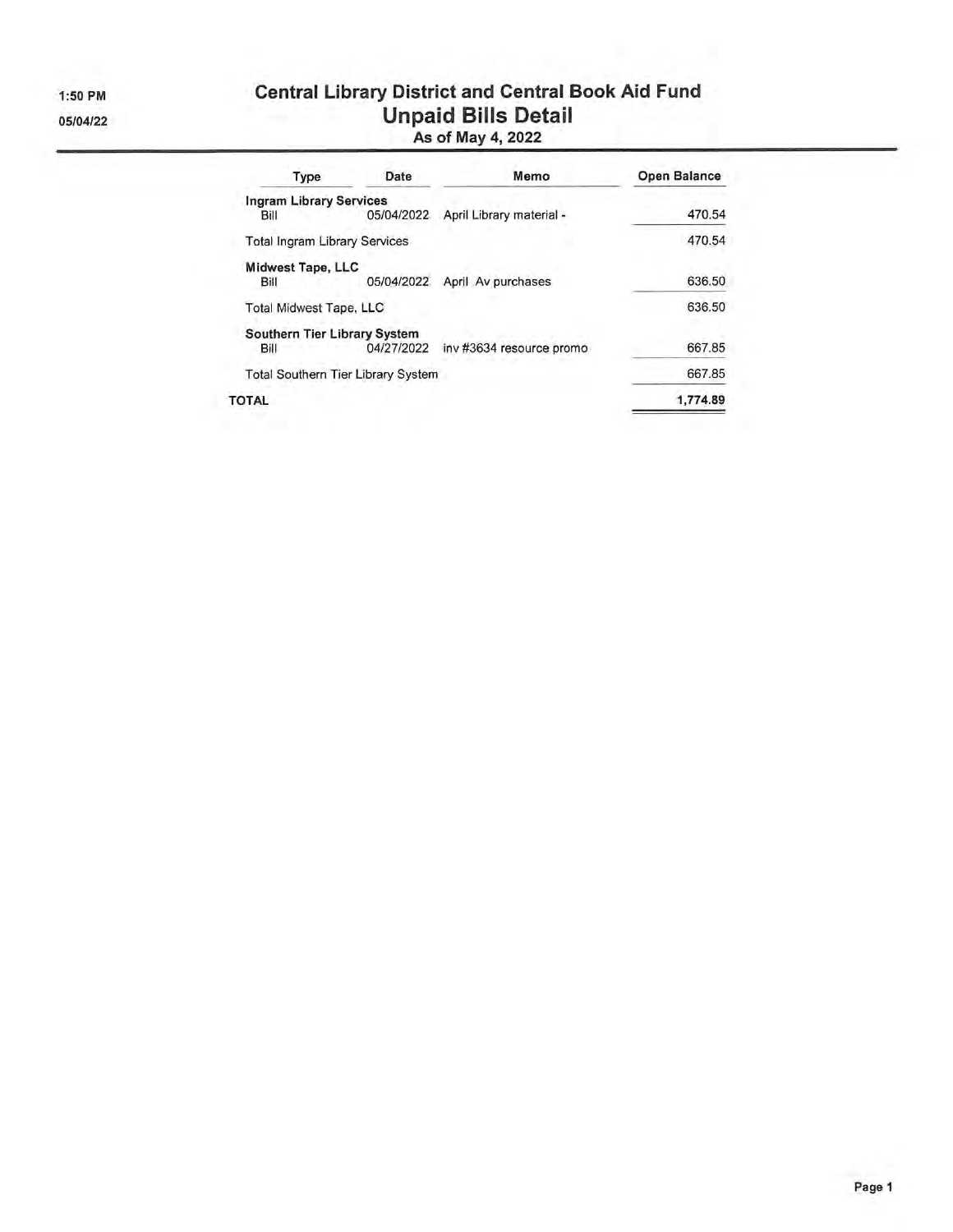#### **Document #2022-28**

#### **Report of the May 4, 2022 meeting of the Executive Committee of the Chemung County Library District:**

The meeting came to order at 6:00pm. Attending the meeting from the Executive Committee were Rachel Dworkin, Jack Schamel, Phyllis Rogan, and Martha Smith. Board members attending were Lee Saginario, Pat Silvernail, Bonnie Chollet, Penny Appenzellar, Mark Padgett, Kevin Hansen, and Crystal Gullo-Buzzetti, Ronald Shaw and Holly Melott, CCLD management, were also present.

UNPAID BILLS: Ms. Melott submitted the Unpaid Bill List dated 05/04/22 in the amount of \$48,324.71 for the General Fund and \$1,774.89 for the Central Library District and Central Book Aid Fund. **Ms. Chollet moved, seconded by Ms. Smith, to approve payment of the General and Central Library District and Central Book Aid Fund bills as submitted in writing. VOTE: Unanimously Approved.** 

Mr. Shaw reported on the following:

- The Steele Foundation has designated \$25,000 to be used at the West Elmira Library. Proposals are being evaluated.
- CCLD Friends will be holding their annual meeting at Steele on June 6. It is their hope and intention to offer the fall sessions of "Books Sandwiched In" both in person and via Zoom.
- Circulation statistics continue to climb as the year progresses.
- A portion of in house programming has resumed, format is at the discretion of the instructor.
- Summer Reading Club activities and resources are being finalized for all branches.
- Resolutions will be sought at the May board meeting for the following:
	- 1. Move the Denton trust funds to the Steele Foundation to achieve maximum investment return
	- 2. To override the property tax cap

Ms. Dworkin reminded members to complete the annual director evaluation.

The meeting adjourned at 6:15 pm. The next meeting of the Executive Committee of the Chemung County Library District will be held on Wednesday, June 1, 2022 at 6 pm via Zoom.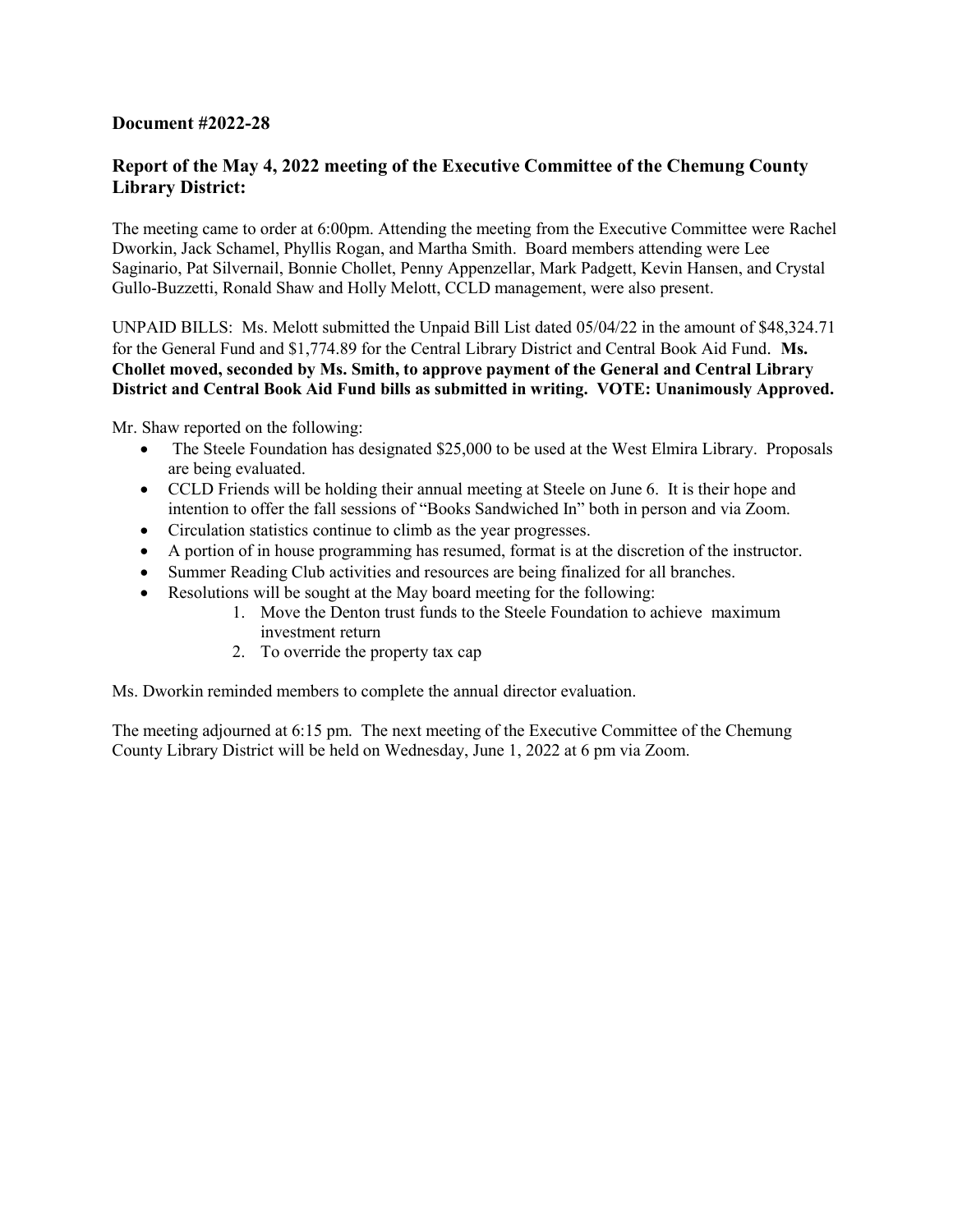#### **Document #2022-29**

#### **Report of the May 11, 2022 meeting of the Budget & Finance Committee of the Chemung County Library District.**

Attending the meeting via Zoom: Ms. Jessica Roberts, Ms. Rachel Dworkin, and Ms. Crystal Gullo-Buzzetti. Also in attendance Holly Melott and Ron Shaw, CCLD Administration. The meeting opened at 8:45 a.m.

Ms. Melott presented the April 30, 2022 Financial Report to the Committee. The report will be forwarded to the full CCLD board for its consideration.

Ms. Melott presented the Unpaid Bill List dated May 19, 2022 for the General Fund - \$8,716.25, for the CBA Fund - \$138.74; Details will be forwarded to the full CCLD board for its consideration.

Mr. Shaw stated that the 2023 budget is being prepared, the first draft will be presented to the committee at the June meeting.

The meeting adjourned at 8:50am. The next meeting of the Budget  $\&$  Finance Committee will be held on Wednesday, June 8, 2022 at 8:45 a.m. via Zoom.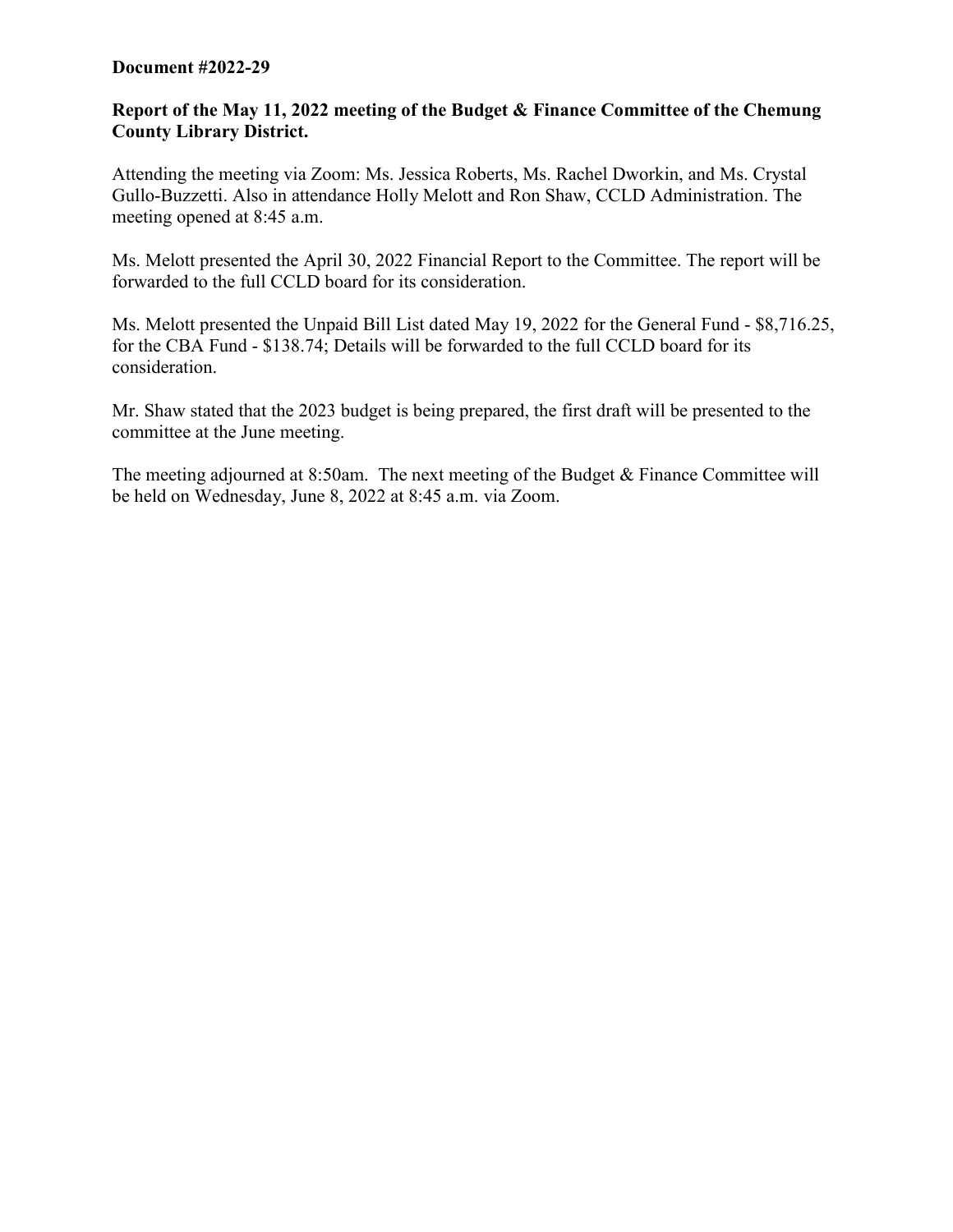#### **Document #2022-30**

#### **Report of the May 4, 2022 meeting of the Buildings & Grounds Committee of the Chemung County Library District**

The meeting opened at 5:30 pm. Present were Ms. Martha Smith, Ms. Lee Saginario, and Ms. Rachel Dworkin. Also attending were Mr. Ron Shaw and Ms. Holly Melott, CCLD Management.

The committee discussed the following:

- Elmira Structures has been contracted to repair the damage done to the exterior of Steele. They are locating compatible bricks, the project will commence once a match has been secured.
- Tinker Lab staff have requested the placement of a ventilation system. O'Connor Plumbing and Heating has been contacted for an estimate. Bob Butcher's services may be needed to oversee the project.
- Mr. Shaw is waiting to hear back from Wenzel Landscaping in regards to a start date to repair the cracks in the Steele parking lot.
- Complications have arisen concerning the installation of electricity at the Horseheads pavilion. Mr. Fred Fitch, an electrical inspector, has been consulted. Options are being evaluated.

The meeting adjourned at 5:45pm.

The next regular meeting of the Buildings & Grounds Committee will be held on Wednesday, June 1, 2022 at 5:30pm in the auditorium of the Steele Memorial Library and via Zoom.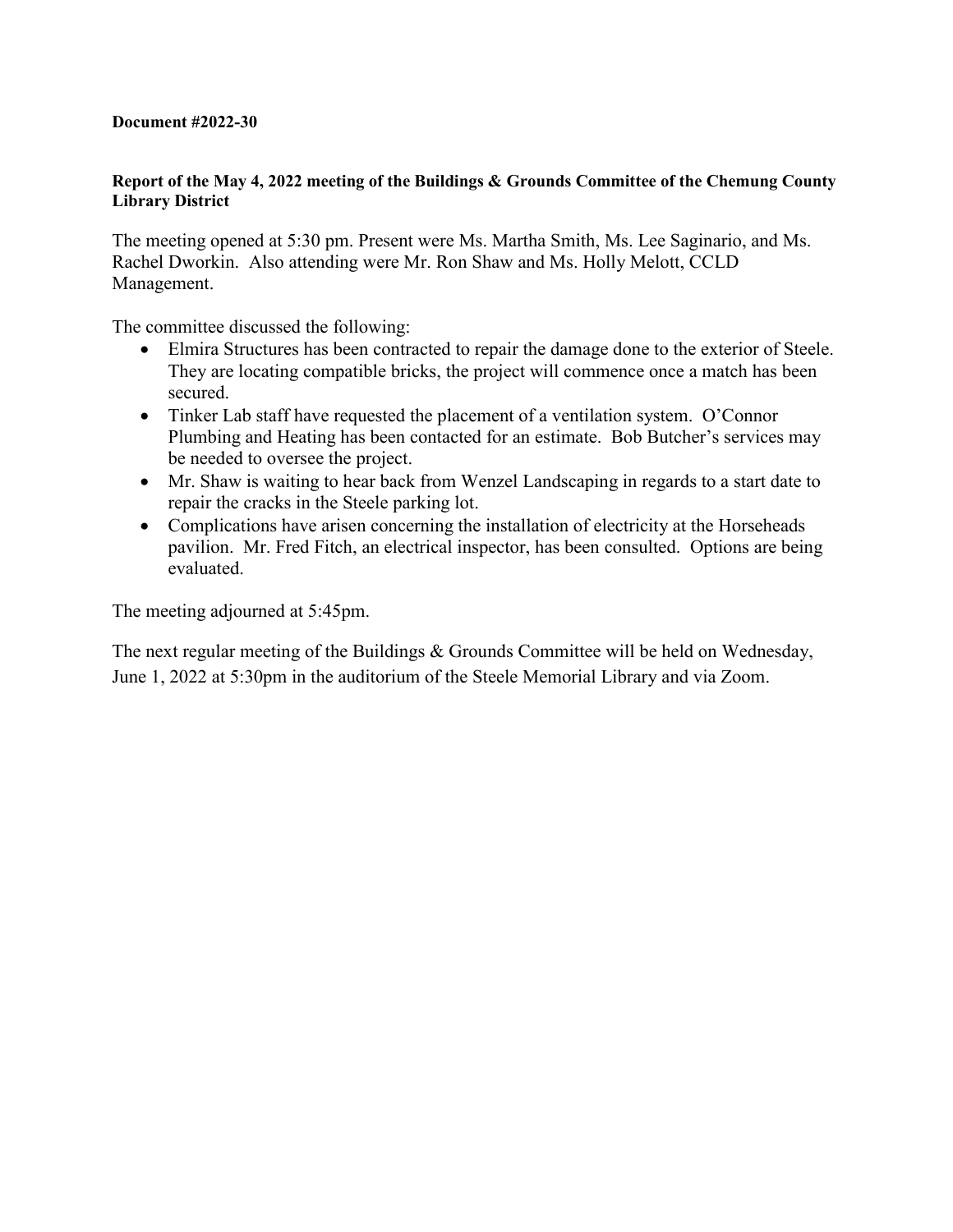2:29 PM

05/18/22

# **Chemung County Library District General Fund** Unpaid Bills Detail<br>As of May 19, 2022

| Type                                    | Date       | Memo                                                                          | <b>Open Balance</b> |
|-----------------------------------------|------------|-------------------------------------------------------------------------------|---------------------|
| ABDO-SPOTLIGHT-MAGIC WAGON<br>Bill      | 05/19/2022 | ST JUV collection - invoice #246949                                           | 1,393.70            |
| Total ABDO-SPOTLIGHT-MAGIC WAGON        |            |                                                                               | 1,393.70            |
| <b>Amazon Credit Plan</b><br>Bill       | 05/19/2022 | 04/08-5/8 HH Friends \$/                                                      | 2,928.59            |
| Total Amazon Credit Plan                |            |                                                                               | 2,928.59            |
| <b>Baker &amp; Taylor Books</b><br>Bill | 05/19/2022 | Book purchase -St Juv & Bookmobile-April                                      | 1,922.85            |
| Total Baker & Taylor Books              |            |                                                                               | 1,922.85            |
| <b>Blackstone Publishing</b><br>Bill    | 05/19/2022 | Abks: BF- invoice 2038702 & 2038834                                           | 311.54              |
| <b>Total Blackstone Publishing</b>      |            |                                                                               | 311.54              |
| <b>CCLD Petty Cash</b><br>Bill          | 05/19/2022 | BF/WE/St petty cash                                                           | 795.50              |
| <b>Total CCLD Petty Cash</b>            |            |                                                                               | 795.50              |
| <b>Eastern Copy Products</b><br>Bill    | 05/19/2022 | Contract base rate charge & overage charge -St copier invoice #IN3374564      | 1,569.03            |
| <b>Total Eastern Copy Products</b>      |            |                                                                               | 1,569.03            |
| <b>Elmira Water Board</b><br>Bill       | 05/19/2022 | ST water 02/14-04/13/2022                                                     | 86.94               |
| <b>Total Elmira Water Board</b>         |            |                                                                               | 86.94               |
| Filomena Jack<br>Bill                   | 05/19/2022 | "Playing with Oil Pastels (Cake drawing)" 5/25/22 - pd w/grant funds via Zoom | 232.80              |
| Total Filomena Jack                     |            |                                                                               | 232.80              |
| First Transit, Inc.<br>Bill             | 05/19/2022 | Bkm fuel 03/27-4/23/2022 & maintenance invoice #11796767                      | 629.95              |
| <b>Total First Transit, Inc.</b>        |            |                                                                               | 629.95              |
| <b>Glenice Peel</b><br>Bill             | 05/19/2022 | Story hour program @ St - 5/3, 5/10, 5/17, 5/24, and 5/31 pd 5% w/grant funds | 625.00              |
| <b>Total Glenice Peel</b>               |            |                                                                               | 625.00              |
| <b>Julie Spicer</b><br>Bill             | 05/19/2022 | Tai Chi programs online 5/3-6/14 - HH                                         | 280.00              |
| <b>Total Julie Spicer</b>               |            |                                                                               | 280.00              |
| <b>Library Supply Solutions</b><br>Bill | 05/19/2022 | Security strips for Lib materials - invoice #21701-22                         | 476.00              |
| <b>Total Library Supply Solutions</b>   |            |                                                                               | 476.00              |
| <b>Marc Oherron</b><br>Bill             | 05/19/2022 | Patron refund for lost item                                                   | 15.00               |
| <b>Total Marc Oherron</b>               |            |                                                                               | 15.00               |
| <b>Mark Margeson</b><br><b>Bill</b>     | 05/19/2022 | mowing @ WE x 4 & @ HH x 4 (4/24-5/15/22)                                     | 600.00              |
| <b>Total Mark Margeson</b>              |            |                                                                               | 600.00              |
| <b>Penworthy Company</b><br>Bill        | 05/19/2022 | BF materials - invoice #0581135-IN                                            | 1,696.40            |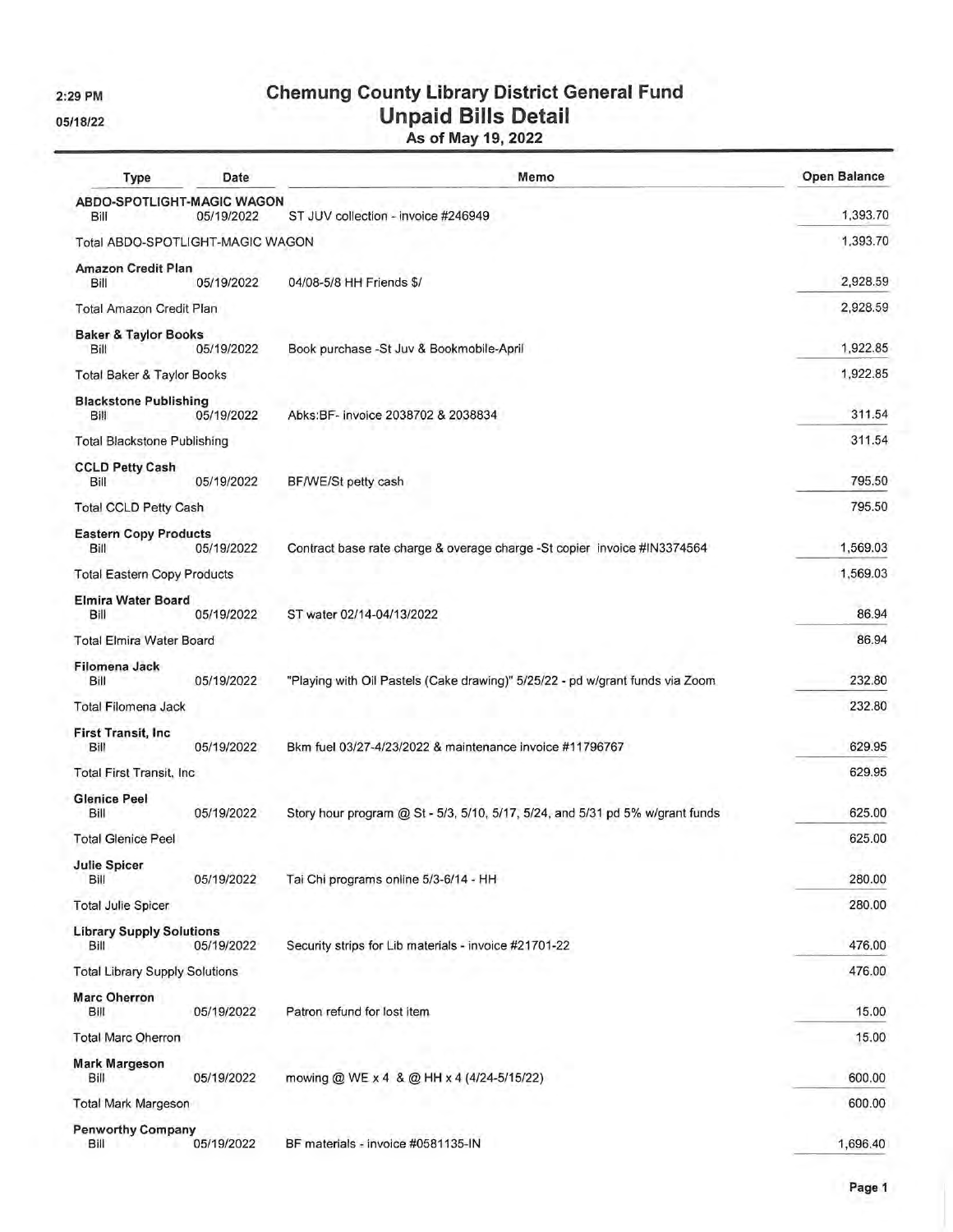2:29 PM

05/18/22

# **Chemung County Library District General Fund** Unpaid Bills Detail<br>As of May 19, 2022

| Type                           | Date                                                 | Memo                           | <b>Open Balance</b> |
|--------------------------------|------------------------------------------------------|--------------------------------|---------------------|
| <b>Total Penworthy Company</b> |                                                      |                                | 1,696.40            |
| Bill                           | <b>Presbyterian Historical Society</b><br>05/19/2022 | ILL fee -patron will reimburse | 45.00               |
|                                | <b>Total Presbyterian Historical Society</b>         |                                | 45.00               |
| <b>Star-Gazette</b><br>Bill    | 05/19/2022                                           | HH subscription 5/1/22-4/30/23 | 681.57              |
| <b>Total Star-Gazette</b>      |                                                      |                                | 681.57              |
| <b>TOTAL</b>                   |                                                      |                                | 14,289.87           |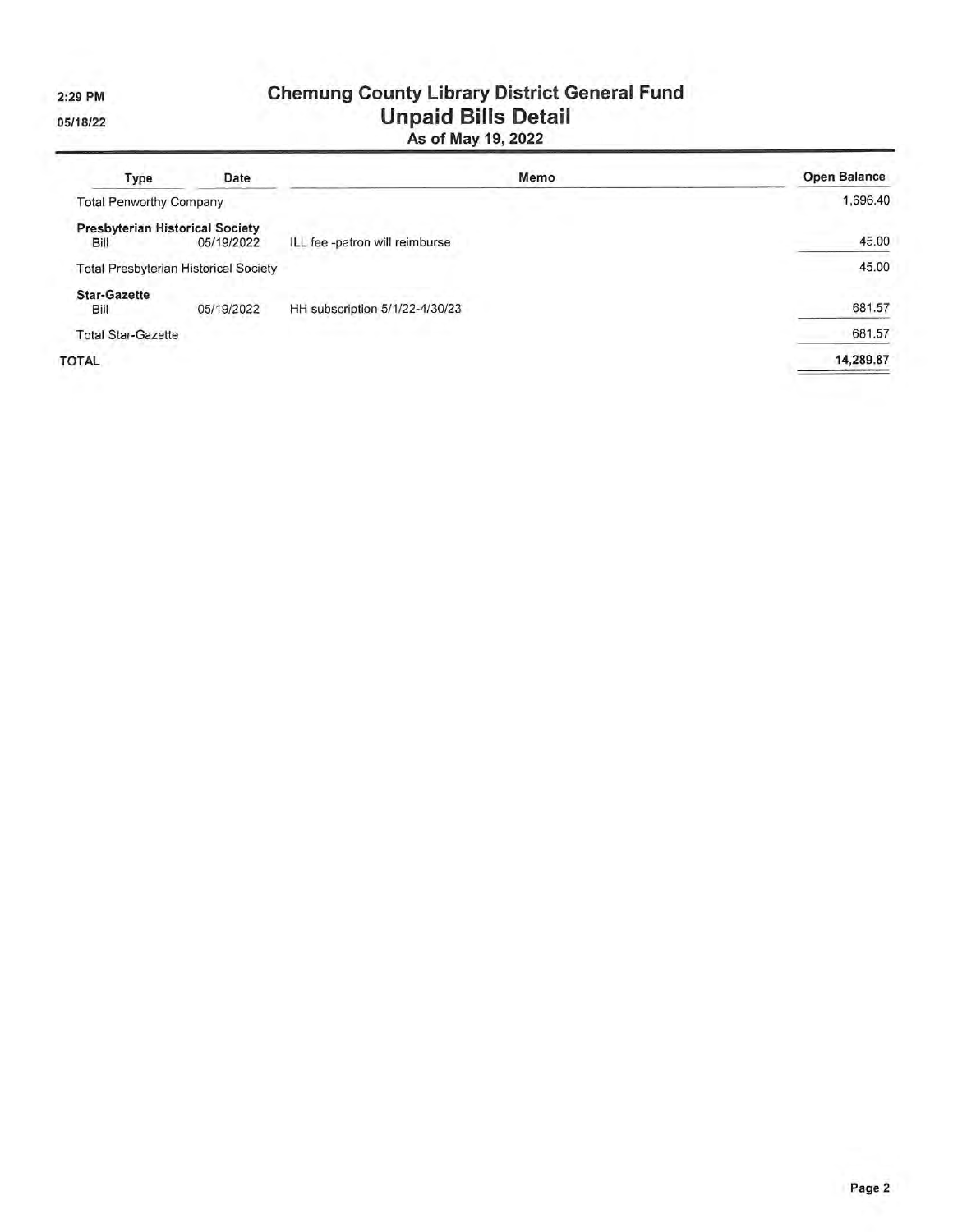1:00 PM

05/18/22

# **Central Library District and Central Book Aid Fund** Unpaid Bills Detail<br>As of May 19, 2022

| Date                                  | Memo                                 | Open Balance |
|---------------------------------------|--------------------------------------|--------------|
| <b>Baker &amp; Taylor Books</b>       |                                      |              |
| 05/19/2022                            | Reference materials -Acct # C0010083 | 138.74       |
| <b>Total Baker &amp; Taylor Books</b> |                                      | 138.74       |
| Southern Tier Library System          |                                      |              |
| 05/19/2022                            | Downloadable e-books -invoice #3666  | 50.00        |
| Total Southern Tier Library System    |                                      | 50.00        |
|                                       |                                      | 188.74       |
|                                       |                                      |              |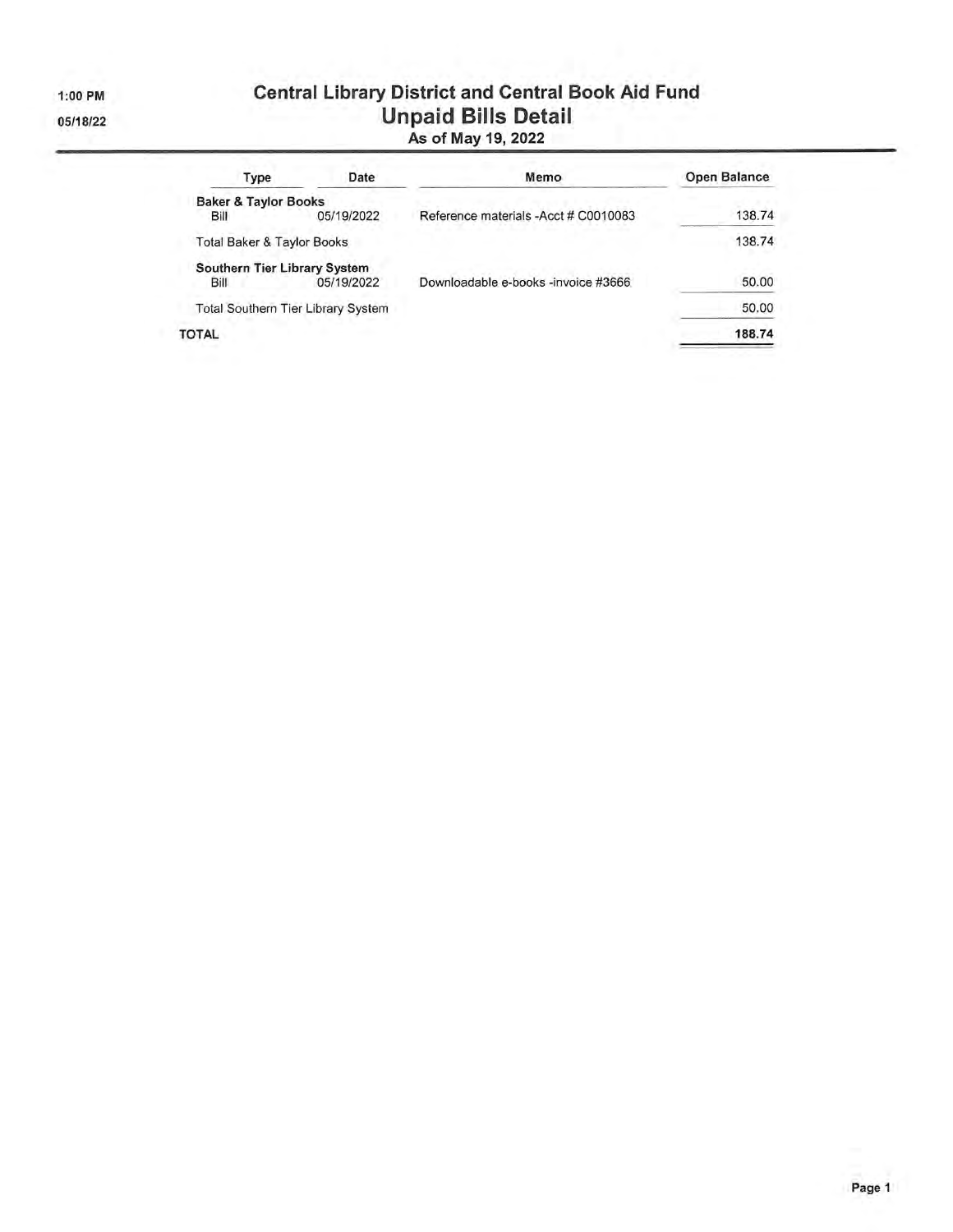|                          | $Jan-21$       | Feb-21          | Mar-21          | Apr-21         | $May-21$       | Jun-21         | Jul-21  | Aug-21  | $Sep-21$ | Oct-21  | Nov-21  | Dec-21  | 2022             | 2021            | 2020            |
|--------------------------|----------------|-----------------|-----------------|----------------|----------------|----------------|---------|---------|----------|---------|---------|---------|------------------|-----------------|-----------------|
|                          | %-age<br>Total | %-age<br>Total  | %-age<br>Total  | Total<br>%-age | Total<br>%-age | Total<br>%-age |         |         |          |         |         |         |                  |                 |                 |
| <b>Adult Non-Fiction</b> | 1938<br>7.38%  | 1,896<br>7.42%  | 2,255<br>7.59%  | 2272<br>7.51%  | #DIV/0!        | #DIV/0!        | #DIV/0! | #DIV/0! | #DIV/0!  | #DIV/0! | #DIV/0! | #DIV/0! | 8,361<br>7.48%   | 21431<br>7.25%  | 15338<br>5.92%  |
| <b>Adult Fiction</b>     | 5095 19.41%    | 4,860<br>19.01% | 5,666<br>19.08% | 5813<br>19.22% | #DIV/0!        | #DIV/0!        | #DIV/0! | #DIV/0! | #DIV/0!  | #DIV/0! | #DIV/0! | #DIV/0! | 21,434<br>19.18% | 21.80%<br>64477 | 44049<br>17.01% |
| Juv NF                   | 1389<br>5.29%  | 1,387<br>5.43%  | 1.624<br>5.47%  | 1700<br>5.62%  | #DIV/0!        | #DIV/0!        | #DIV/0! | #DIV/0! | #DIV/0!  | #DIV/0! | #DIV/0! | #DIV/0! | 6,100<br>5.46%   | 14921<br>5.04%  | 10002<br>3.86%  |
| Juv Fic                  | 5639 21.48%    | 5.708<br>22.33% | 22.05%<br>6.550 | 6311<br>20.87% | #DIV/0!        | #DIV/0!        | #DIV/0! | #DIV/0! | #DIV/0!  | #DIV/0! | #DIV/0! | #DIV/0! | 24,208<br>21.66% | 60592<br>20.48% | 39831<br>15.38% |
| AV                       | 4692 17.87%    | 18.29%<br>4,675 | 5.647<br>19.01% | 5645<br>18.67% | #DIV/0!        | #DIV/0!        | #DIV/0! | #DIV/0! | #DIV/0!  | #DIV/0! | #DIV/0! | #DIV/0! | 20,659<br>18.49% | 48858<br>16.52% | 45558<br>17.59% |
| Periodicals              | 114 0.43%      | 0.72%<br>184    | 134<br>0.45%    | 173<br>0.57%   | #DIV/0!        | #DIV/0!        | #DIV/0! | #DIV/0! | #DIV/0!  | #DIV/0! | #DIV/0! | #DIV/0! | 605<br>0.54%     | 1553<br>0.53%   | 959<br>0.37%    |
| Other                    | 338 1.29%      | 1.62%<br>414    | 435<br>1.46%    | 365<br>1.21%   | #DIV/0!        | #DIV/0!        | #DIV/0! | #DIV/0! | #DIV/0!  | #DIV/0! | #DIV/0! | #DIV/0! | 1,552<br>1.39%   | 4018<br>1.36%   | 1868<br>0.72%   |
| <b>Public Pcs</b>        | 2.37%<br>621   | 548<br>2.14%    | 750<br>2.53%    | 744<br>2.46%   | #DIV/0!        | #DIV/0!        | #DIV/0! | #DIV/0! | #DIV/0!  | #DIV/0! | #DIV/0! | #DIV/0! | 2,663<br>2.38%   | 6489<br>2.19%   | 4491<br>1.73%   |
| Wireless                 | 1238<br>4.72%  | 1,264<br>4.95%  | 1,765<br>5.94%  | 2610<br>8.63%  | #DIV/0!        | #DIV/0!        | #DIV/0! | #DIV/0! | #DIV/0!  | #DIV/0! | #DIV/0! | #DIV/0! | 6,877<br>6.15%   | 14625<br>4.94%  | 18284<br>7.06%  |
| Down Audio               | 1601<br>6.10%  | 5.85%<br>1,494  | 1.718<br>5.78%  | 5.83%<br>1762  | #DIV/0!        | #DIV/0!        | #DIV/0! | #DIV/0! | #DIV/0!  | #DIV/0! | #DIV/0! | #DIV/0! | 6,575<br>5.88%   | 19934<br>6.74%  | 17359<br>6.70%  |
| Down Ebooks              | 2924 11.14%    | 2,674<br>10.46% | 2,733<br>9.20%  | 2451<br>8.11%  | #DIV/0!        | #DIV/0!        | #DIV/0! | #DIV/0! | #DIV/0!  | #DIV/0! | #DIV/0! | #DIV/0! | 10,782<br>9.65%  | 33242<br>11.24% | 35431<br>13.68% |
| Down Music               | $0 0.00\%$     | $0.00\%$        | $0 0.00\%$      | 0.00%          | #DIV/0!        | #DIV/0!        | #DIV/0! | #DIV/0! | #DIV/0!  | #DIV/0! | #DIV/0! | #DIV/0! | $0.00\%$         | $0.00\%$<br>0   | 17809<br>6.88%  |
| Down Video               | 72 0.27%       | 0.23%<br>59     | 43 0.14%        | 0.09%<br>28    | #DIV/0!        | #DIV/0!        | #DIV/0! | #DIV/0! | #DIV/0!  | #DIV/0! | #DIV/0! | #DIV/0! | 202<br>0.18%     | 976<br>0.33%    | 3660<br>1.41%   |
| Down Mags                | 594 2.26%      | 396<br>1.55%    | 381<br>1.28%    | 366<br>1.21%   | #DIV/0!        | #DIV/0!        | #DIV/0! | #DIV/0! | #DIV/0!  | #DIV/0! | #DIV/0! | #DIV/0! | 1,737<br>1.55%   | 4687<br>1.58%   | 4318<br>1.67%   |
|                          |                |                 |                 |                |                |                |         |         |          |         |         |         |                  |                 |                 |
|                          |                |                 |                 |                |                |                |         |         |          |         |         |         |                  |                 |                 |
|                          |                |                 |                 |                |                |                |         |         |          |         |         |         |                  |                 |                 |
| Total                    | 26,255         | 25,559          | 29,701          | 30,240         |                |                |         |         |          |         |         |         | 111,755          | 295803          | 258,957         |